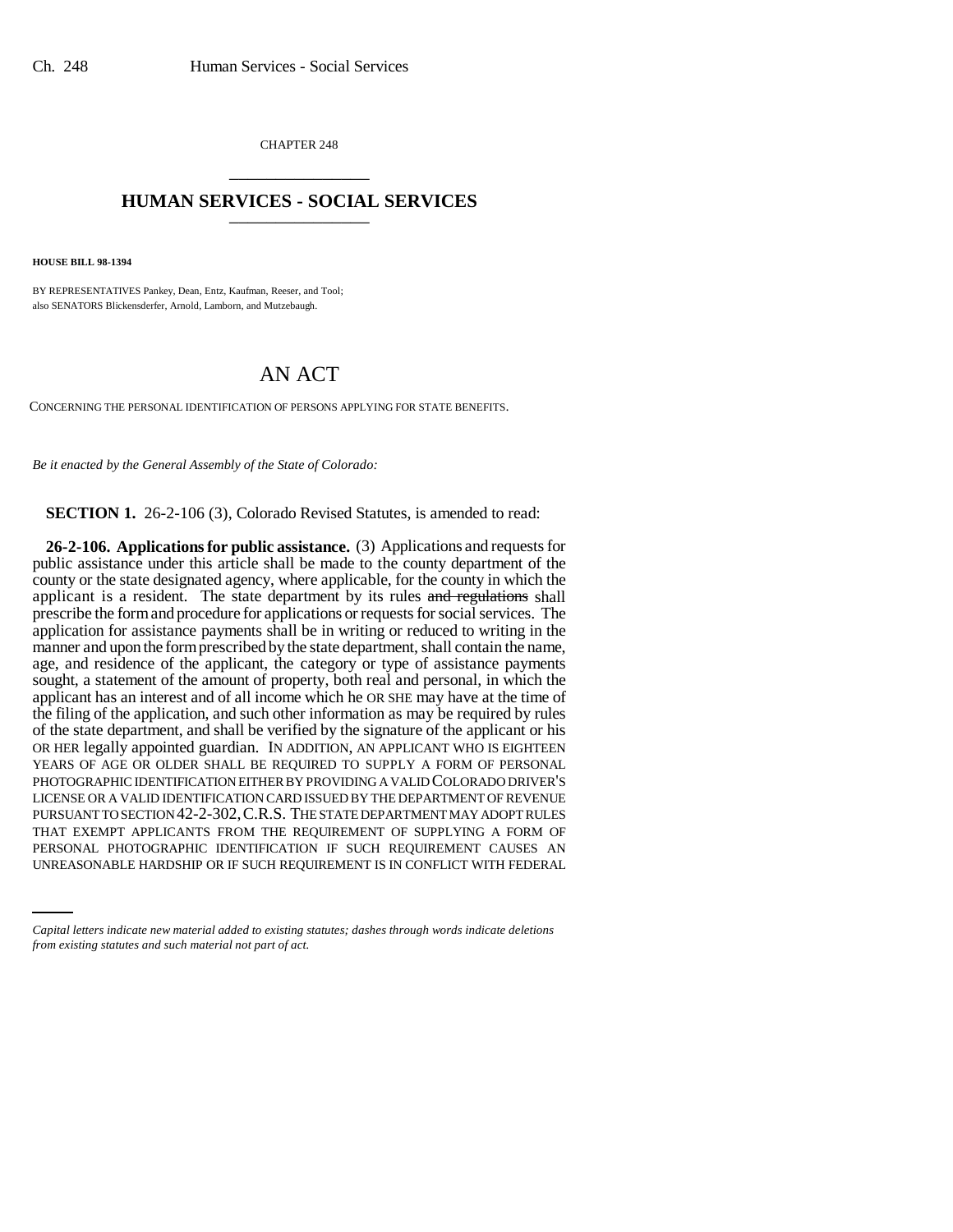LAW. THE STATE DEPARTMENT SHALL ALSO ADOPT RULES THAT ALLOW FOR ASSISTANCE TO BE PROVIDED ON AN EMERGENCY BASIS UNTIL THE APPLICANT IS ABLE TO OBTAIN OR TO QUALIFY FOR A DRIVER'S LICENSE OR IDENTIFICATION CARD; HOWEVER, A COUNTY DEPARTMENT IS NOT REQUIRED TO RECOVER EMERGENCY ASSISTANCE FROM AN APPLICANT WHO FAILS, UPON RECERTIFICATION, TO MEET THE PHOTOGRAPHIC IDENTIFICATION REQUIREMENT.

**SECTION 2.** 26-4-106 (3), Colorado Revised Statutes, is amended to read:

**26-4-106. Application - verification of eligibility.** (3) The state department shall promulgate rules and regulations to simplify the processing of applications in order that medical benefits are furnished to recipients as soon as possible, including rules that provide for initial processing of applications for medical assistance only at locations other than the county departments or locations used for processing applications for aid to families with dependent children. Said rules and regulations may make provision for the payment of medical benefits for a period not to exceed three months prior to the date of application in cases where the applicant did not make application prior to his OR HER need for said medical benefits. Adequate safeguards shall be established by the state department to insure that only eligible persons receive benefits under this article. IN ADDITION, AN APPLICANT WHO IS EIGHTEEN YEARS OF AGE OR OLDER SHALL BE REQUIRED TO SUPPLY A FORM OF PERSONAL PHOTOGRAPHIC IDENTIFICATION EITHER BY PROVIDING A VALID COLORADO DRIVER'S LICENSE OR A VALID IDENTIFICATION CARD ISSUED BY THE DEPARTMENT OF REVENUE PURSUANT TO SECTION 42-2-302, C.R.S. THE STATE DEPARTMENT MAY ADOPT RULES THAT EXEMPT APPLICANTS FROM THE REQUIREMENT OF SUPPLYING A FORM OF PERSONAL PHOTOGRAPHIC IDENTIFICATION IF SUCH REQUIREMENT CAUSES AN UNREASONABLE HARDSHIP OR IF SUCH REQUIREMENT IS IN CONFLICT WITH FEDERAL LAW. THE STATE DEPARTMENT SHALL ALSO ADOPT RULES THAT ALLOW FOR ASSISTANCE TO BE PROVIDED ON AN EMERGENCY BASIS UNTIL THE APPLICANT IS ABLE TO OBTAIN OR QUALIFY FOR A DRIVER'S LICENSE OR IDENTIFICATION CARD; HOWEVER, A COUNTY DEPARTMENT IS NOT REQUIRED TO RECOVER EMERGENCY ASSISTANCE FROM AN APPLICANT WHO FAILS, UPON RECERTIFICATION, TO MEET THE PHOTOGRAPHIC IDENTIFICATION REQUIREMENT.

**SECTION 3.** 42-2-306 (1) (a), Colorado Revised Statutes, is amended to read:

**42-2-306. Fees - disposition.** (1) The department shall charge and collect the following fees:

(a) A fee of three dollars and fifty cents at the time of application for an identification card or renewal of an identification card or three dollars and fifty cents for a duplicate card; except that, for applicants sixty years of age or older AND APPLICANTS REFERRED BY ANY COUNTY DEPARTMENT OF SOCIAL SERVICES PURSUANT TO SECTION 26-2-106 (3),C.R.S., OR SECTION 26-4-106 (3),C.R.S., there shall be no fee;

**SECTION 4. No appropriation**. The general assembly has determined that this act can be implemented within existing appropriations, and therefore no separate appropriation of state moneys is necessary to carry out the purposes of this act.

**SECTION 5. Effective date - applicability.** (1) This act shall take effect at